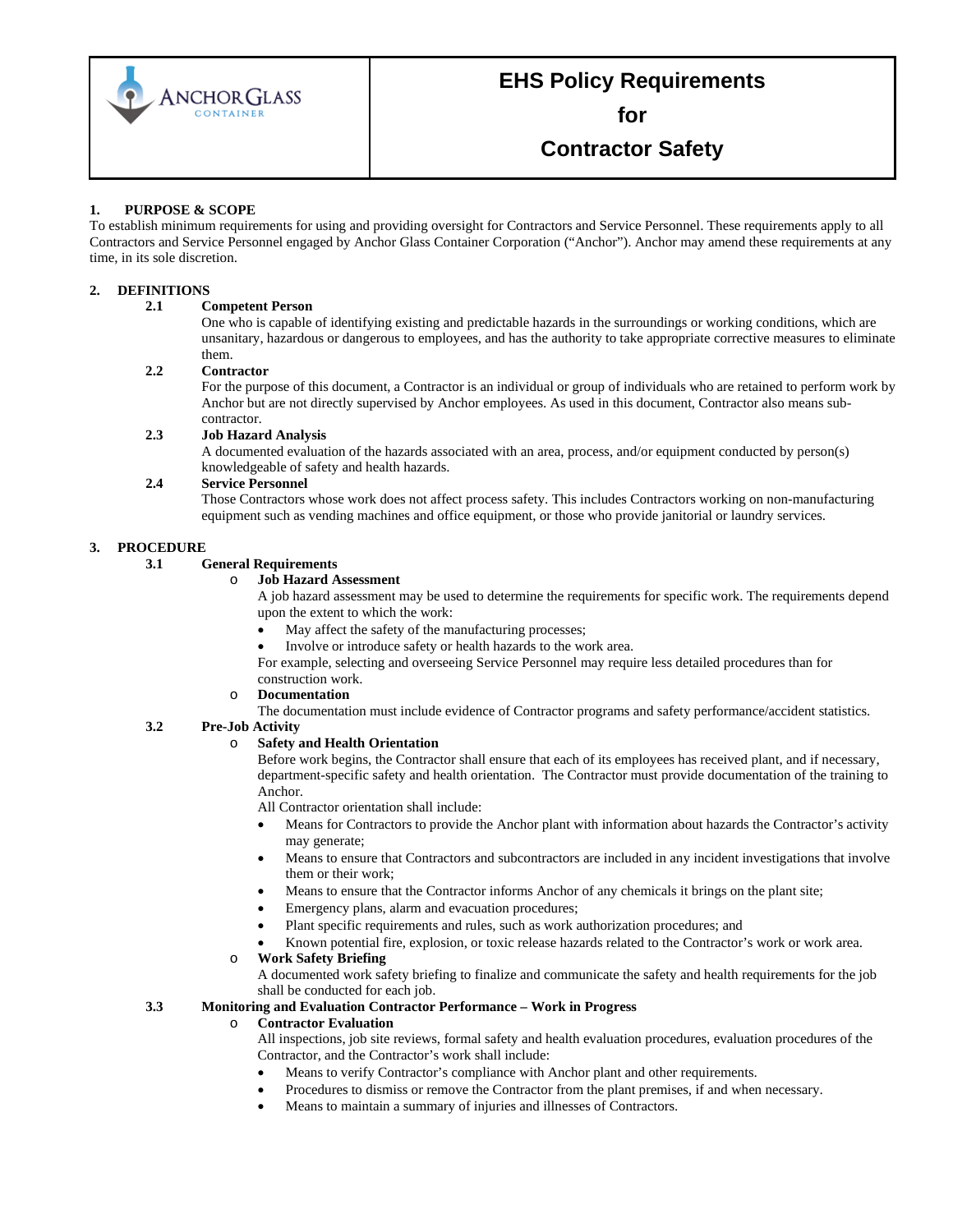

**for** 

### **Contractor Safety**

#### o **Communication to Competent Person**

The Contractor's "Competent Person" and/or on-site supervision shall be identified and apprised of the means Anchor may use in monitoring the Contractor's performance on-site.

#### o **Annual Review**

The Contractor's safety and work performance shall be formally reviewed at least annually. The review shall be documented.

#### **4. CONTRACTOR'S RESPONSIBILITIES**

# o **Training/Orientation**

- The Contractor is responsible for ensuring its employees and subcontractors have the necessary training, in both job skills and safety and health training, to perform their specific job tasks. Documentation of the training and the means used to verify that the training was understood is required.
- **B.** The Contractor is responsible for ensuring that all of its employees receive plant-specific safety and health orientation, and that its employees follow all safety and health requirements on-site.

#### o **Safety Equipment**

The Contractor is responsible for providing all safety equipment that is required for each job. Work must not begin until all such equipment is in place and ready for use.

#### o **Requirements**

The Contractor must abide by all local, state, and federal laws, as well as all Anchor requirements.

#### o **Contractor Accidents/Incidents**

The Contractor shall immediately inform Anchor of accidents/incidents involving the Contractors' employees or any equipment. The Contractor and its employees and subcontractors shall conduct documented investigations of all near misses, incidents, and accidents. Documentation of these investigations shall be forwarded to the Anchor contact for the Contractor. Contractors, their employees, and subcontractors shall also participate in Anchorsponsored investigations.

#### o **Competent Person Requirements**

The Contractor must have a "Competent Person" in the work area when required by OSHA and Anchor.

#### o **Unique Hazards**

The Contractor must advise Anchor of any unique hazards presented by the Contractor's work and of any hazards identified during the course of work.

#### o **Submissions**

- Contractor is required to submit copies of the following to Anchor:
	- OSHA Citations for the last three years.
	- Written safety, health  $&$  environmental policy / program.
	- OSHA 300 Log for the last three years (if any OSHA recordables are listed, please include type of injury).

#### **5. RELATED DOCUMENTS**

Attachment 1 – Contractor Safety & Health Questionnaire

Attachment 2 - Contractor Pre-Job Hazard Analysis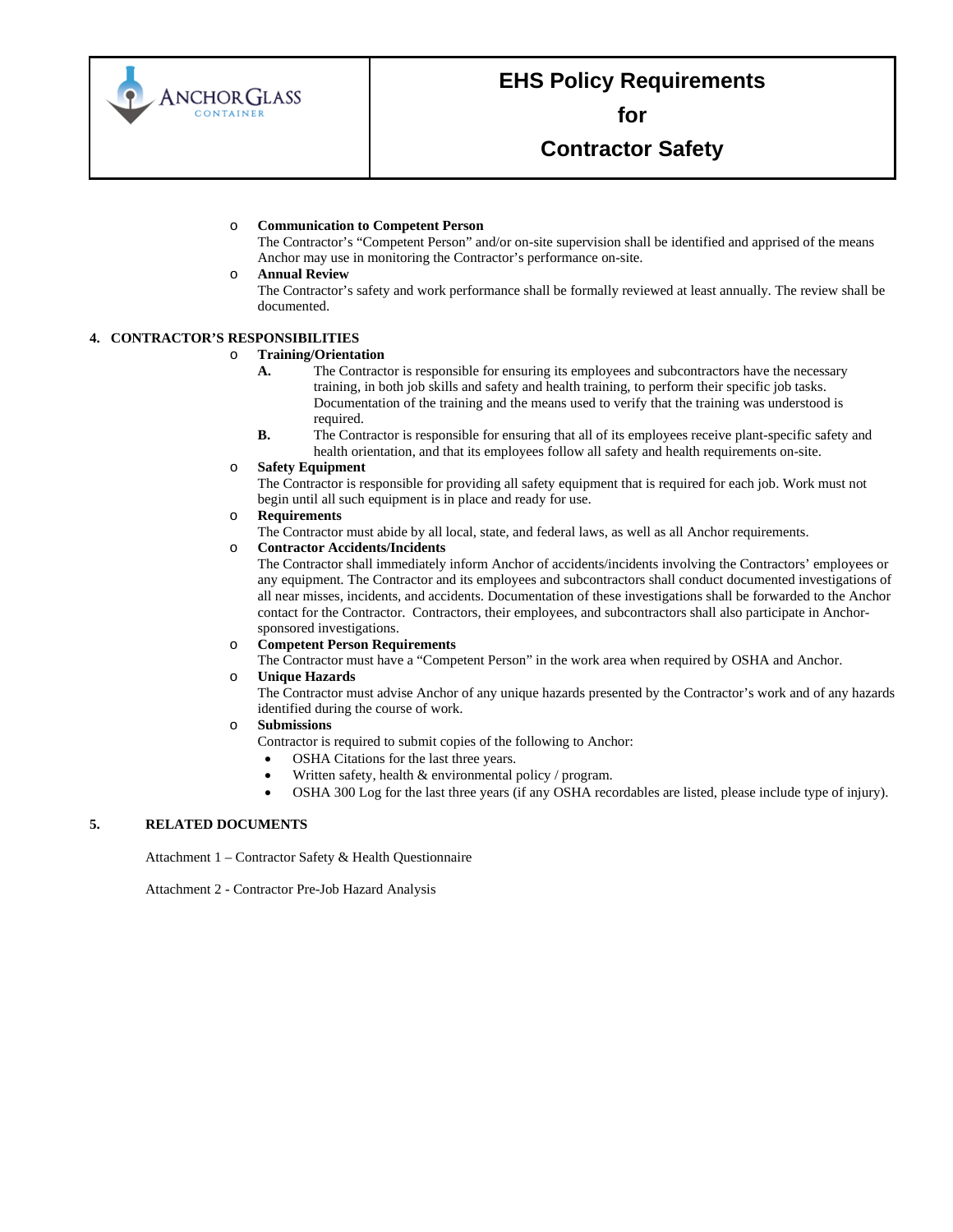

**for** 

**Contractor Safety**

### **Attachment 1**

### **CONTRACTOR SAFETY & HEALTH QUESTIONNAIRE**

| <b>SAFETY &amp; HEALTH INFORMATION</b>                                                                                                                                                                             |                                                   |                      |                      |      |  |  |
|--------------------------------------------------------------------------------------------------------------------------------------------------------------------------------------------------------------------|---------------------------------------------------|----------------------|----------------------|------|--|--|
| 1. Workers Compensation Experience Modification Rate (EMR) Data                                                                                                                                                    |                                                   |                      |                      |      |  |  |
| EMR for three last years:<br>2017<br>2018<br>2019                                                                                                                                                                  |                                                   |                      |                      |      |  |  |
| 2. Is your company self-insured for workers compensation claims?<br>YES $\Box$ NO $\Box$                                                                                                                           |                                                   |                      |                      |      |  |  |
| 3. Using the information from your OSHA 300 log please provide injury and/or illness data for the last                                                                                                             |                                                   |                      |                      |      |  |  |
| three years.                                                                                                                                                                                                       |                                                   |                      |                      |      |  |  |
|                                                                                                                                                                                                                    | 2017                                              |                      | 2018                 | 2019 |  |  |
| <b>Total Hours Worked</b>                                                                                                                                                                                          |                                                   |                      |                      |      |  |  |
| Avg. # of Employees                                                                                                                                                                                                |                                                   |                      |                      |      |  |  |
| Number of Recordable Cases                                                                                                                                                                                         |                                                   |                      |                      |      |  |  |
| Recordable Incident Rate                                                                                                                                                                                           |                                                   |                      |                      |      |  |  |
| Number of Restricted Workday Cases                                                                                                                                                                                 |                                                   |                      |                      |      |  |  |
| <b>Restricted Day Incident Rate</b>                                                                                                                                                                                |                                                   |                      |                      |      |  |  |
| Number of Lost Workday Cases                                                                                                                                                                                       |                                                   |                      |                      |      |  |  |
| Lost Workday Incident Rate                                                                                                                                                                                         |                                                   |                      |                      |      |  |  |
| Number of Fatalities                                                                                                                                                                                               |                                                   |                      |                      |      |  |  |
| <b>NOTE:</b> The following formula should be used when calculating the incidence rates:<br># of Cases x 200,000<br># of hours worked                                                                               |                                                   |                      |                      |      |  |  |
| 4. Some companies are not required to complete an OSHA 300 log because they have too few employees or are exempted by virtue of the<br>service they perform. If you do not complete an OSHA 300 log is it because: |                                                   |                      |                      |      |  |  |
| Your company has too few employees:                                                                                                                                                                                | YES $\Box$ NO $\Box$                              |                      |                      |      |  |  |
| Or, because your company performs a service which is exempted<br>from completing an OSHA 300 log?                                                                                                                  |                                                   |                      | YES $\Box$ NO $\Box$ |      |  |  |
| 5. If you do not complete an OSHA 300 log and you answered "No" to the above questions, please explain:                                                                                                            |                                                   |                      |                      |      |  |  |
| 6. Have you received any OSHA citation(s) for the three most recent years?                                                                                                                                         |                                                   |                      | 2017<br>2018<br>2019 |      |  |  |
| 7. Does your company have a written substance abuse program?                                                                                                                                                       |                                                   | YES $\Box$ NO $\Box$ |                      |      |  |  |
| 8. Does it include the following:<br>$\Box$ Pre-employment Testing<br>$\Box$ Random Testing                                                                                                                        | $\square$ Testing for Cause<br>$\Box$ DOT Testing |                      |                      |      |  |  |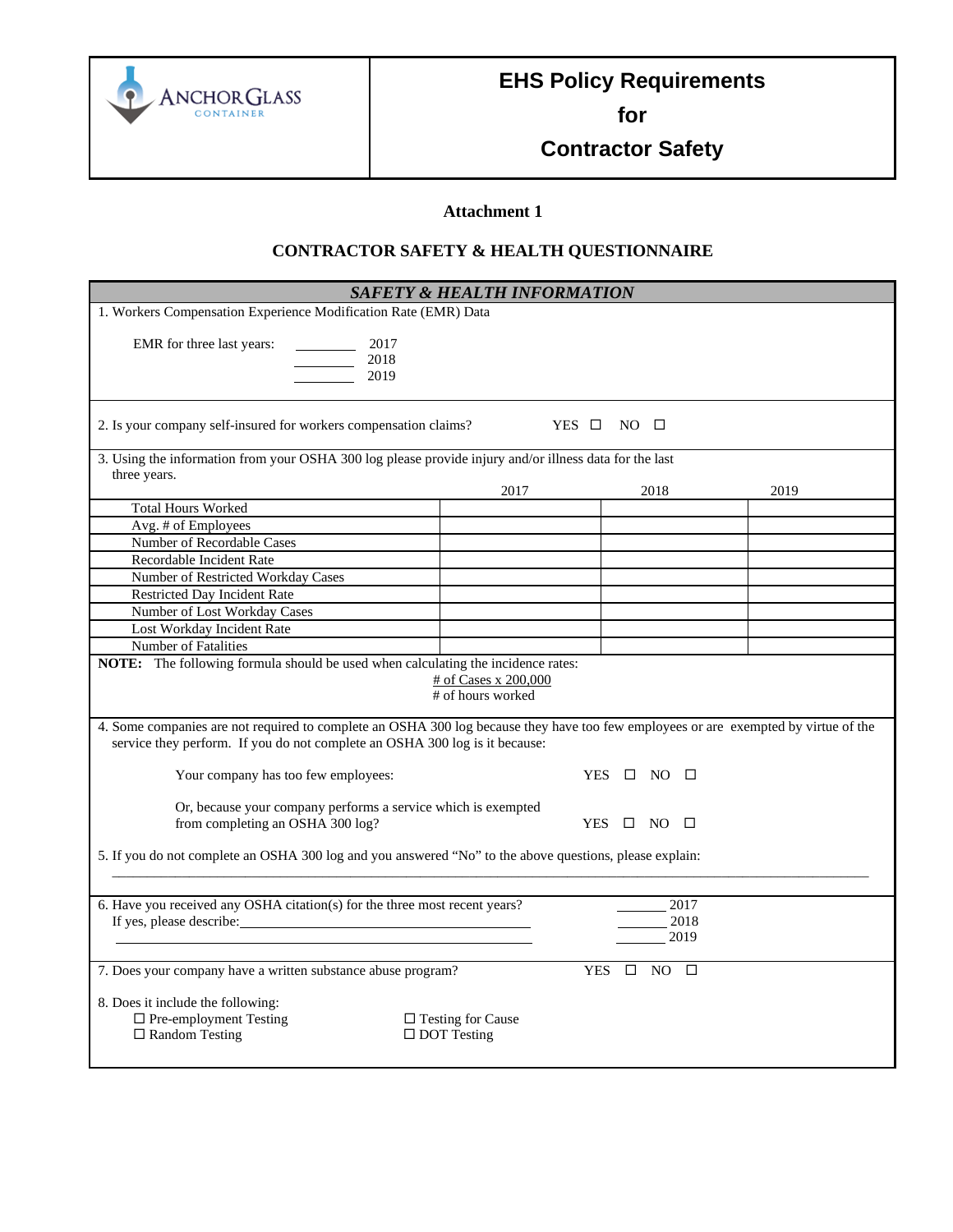

**for** 

**Contractor Safety**

| <b>SAFETY AND HEALTH PROGRAM ELEMENTS</b>                                                                |            |        |                                       |  |  |
|----------------------------------------------------------------------------------------------------------|------------|--------|---------------------------------------|--|--|
| 1. Do you have a new employee orientation program?                                                       |            |        | N <sub>O</sub><br>YES<br>п<br>П       |  |  |
| If yes, does it include instructions on the following?                                                   |            |        |                                       |  |  |
| <b>YES</b>                                                                                               | NO         |        | <b>YES</b><br>NO                      |  |  |
| Company Safety Policy                                                                                    |            |        | Personal Protective Equipment         |  |  |
| <b>Company Safety Rules</b>                                                                              |            |        | <b>Respiratory Protection</b>         |  |  |
| <b>Safety Meeting Attendance</b>                                                                         |            |        | <b>Fall Protection</b>                |  |  |
| Company Safety Record                                                                                    |            |        | Scaffolding                           |  |  |
| <b>Hazard Recognition</b>                                                                                |            |        | <b>Hazard Communication</b>           |  |  |
| <b>Hazard Reporting</b>                                                                                  |            |        | <b>Barricades</b>                     |  |  |
| <b>Injury Reporting</b>                                                                                  |            |        | Housekeeping                          |  |  |
| <b>Safety Audits</b>                                                                                     |            |        | <b>Fire Protection</b>                |  |  |
| <b>OSHA</b> Regulations                                                                                  |            |        | <b>Emergency Procedures</b>           |  |  |
| <b>Medical Treatment</b>                                                                                 |            |        | Trenching / Excavation                |  |  |
| Drug / Alcohol Use                                                                                       |            |        | Rigging & Lifting                     |  |  |
| Vehicle Safety / Forklift                                                                                |            |        | Confined Space                        |  |  |
| <b>Hearing Protection</b>                                                                                |            |        | Electrical Safety / Lockout/Tagout    |  |  |
| Eye Protection                                                                                           |            |        | Welding / Cutting                     |  |  |
| Spill Prevention                                                                                         |            |        | Waste Disposal                        |  |  |
| 2. Do you hold periodic safety meetings for your employees?                                              |            |        |                                       |  |  |
|                                                                                                          |            |        |                                       |  |  |
| Weekly                                                                                                   |            |        | <b>YES</b><br>□<br>NO.<br>□           |  |  |
| Bi-Weekly                                                                                                |            |        | <b>YES</b><br>$\Box$<br>NO.<br>$\Box$ |  |  |
| Monthly                                                                                                  |            |        | <b>YES</b><br>$\Box$<br>$\Box$<br>NO. |  |  |
| Less often, as needed                                                                                    |            |        | <b>YES</b><br>□<br>NO.<br>$\Box$      |  |  |
| 3. Do you conduct field inspections of work in progress?                                                 |            |        | $\Box$<br><b>YES</b><br>NO.<br>口.     |  |  |
|                                                                                                          |            |        |                                       |  |  |
| If yes, who conducts the inspection?                                                                     |            |        |                                       |  |  |
|                                                                                                          |            |        |                                       |  |  |
|                                                                                                          |            |        |                                       |  |  |
| 4. Is safety a criteria in evaluating the performance of:                                                |            |        |                                       |  |  |
| Foreman                                                                                                  | <b>YES</b> | $\Box$ | NO.<br>□                              |  |  |
| Supervisors                                                                                              | <b>YES</b> | $\Box$ | □<br>NO.                              |  |  |
| Management                                                                                               | <b>YES</b> | $\Box$ | NO.<br>□                              |  |  |
|                                                                                                          |            |        |                                       |  |  |
| 5. Describe who will provide your first aid and other medical services for your employees while on site. |            |        |                                       |  |  |
|                                                                                                          |            |        |                                       |  |  |
|                                                                                                          |            |        |                                       |  |  |
|                                                                                                          |            |        |                                       |  |  |
| 6. Do you have personnel trained to perform first aid and CPR?<br>$YES$ $\square$<br>$NO$ $\Box$         |            |        |                                       |  |  |

**NOTE:** When submitting this questionnaire, please submit copies of: A. OSHA Citations for the last three years.

- A. OSHA Citations for the last three years.<br>B. Letter from your insurance agent, insural
- Letter from your insurance agent, insurance carrier or state fund (on their letterhead) verifying the EMR data listed in this questionnaire.
- C. Written safety, health & environmental policy / program.<br>D. OSHA 300 Log for the last three years (if any OSHA reco
- OSHA 300 Log for the last three years (if any OSHA recordables are listed, please include type of injury).

#### **Contractor's Representative**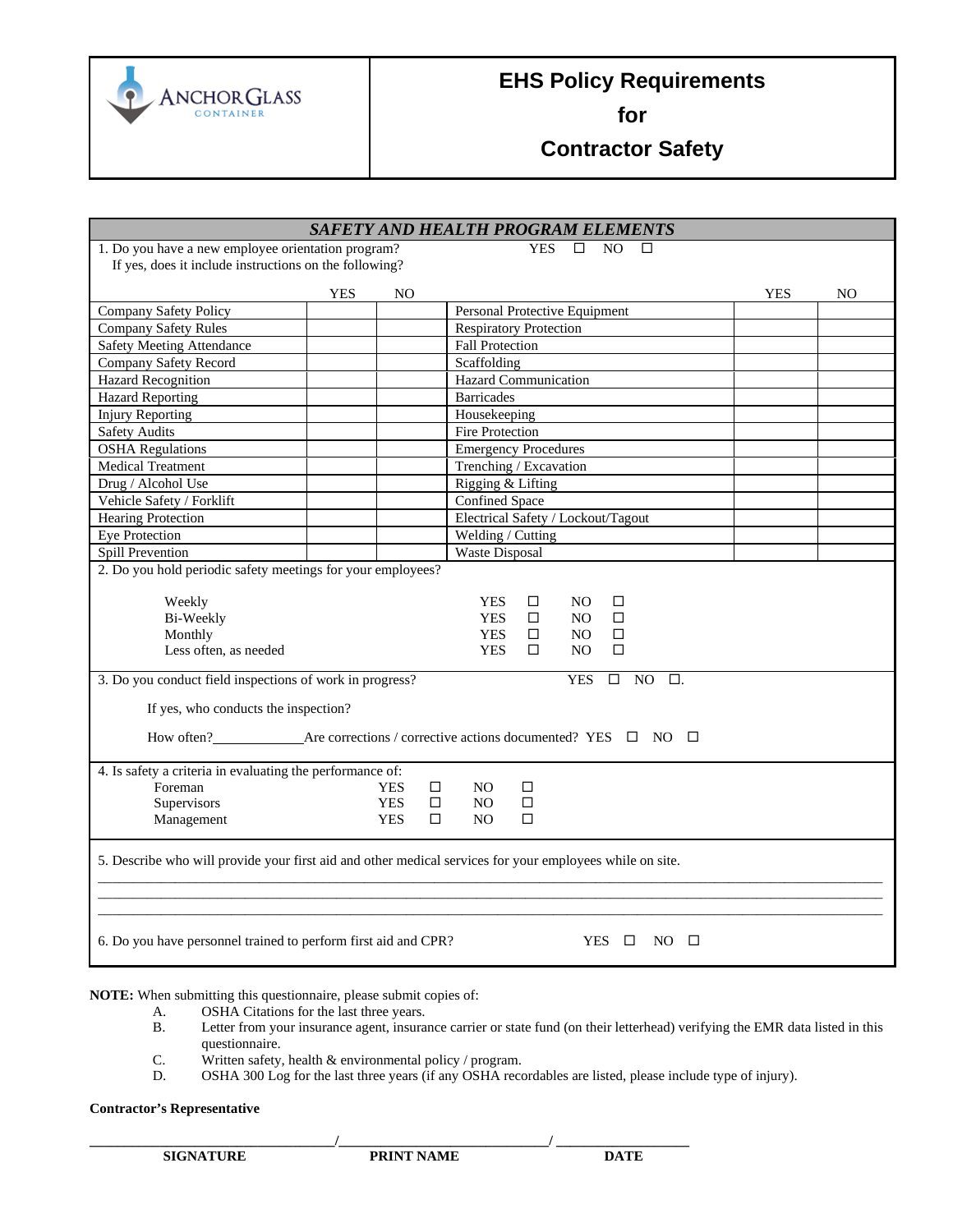

**for** 

**Contractor Safety**

### **GUIDELINES FOR COMPLETING THE CONTRACTOR SAFETY & HEALTH QUESTIONNAIRE**

**Do not leave any items unanswered**. Mark N/A (not applicable) where appropriate.

### **Definitions:**

| North American Industry<br><b>Classification System Code (NAICS)</b> |                                                                                                                                                                                                                      |
|----------------------------------------------------------------------|----------------------------------------------------------------------------------------------------------------------------------------------------------------------------------------------------------------------|
| Or Standard Industrial Code (SIC):                                   | A system that categorizes all U.S. economic activity into groups with existing<br>structure of American industry. (i.e. $SIC \# 15 =$ Construction - General Building<br>Contractors)                                |
|                                                                      | The NAICS or SIC Code may be obtained through your insurance carrier.                                                                                                                                                |
| <b>Experience Modification Rate:</b>                                 | A computation (often used in workers compensation (EMR) insurance) which<br>adjusts or modifies the premium charged for insurance, increasing or decreasing<br>depending on the loss experience of the policyholder. |
|                                                                      | The EMR can be a valid measure of a company's success or failure of<br>preventing worker injuries.                                                                                                                   |
|                                                                      | The EMR can be obtained from your insurance carrier.                                                                                                                                                                 |
| OSHA 300 Log:                                                        | A log required by the Occupational Safety and Health Act that is used to classify<br>recordable occupational injuries and illnesses and for noting the extent and<br>outcome of each case.                           |
|                                                                      | Certain employers may be exempt from following the OSHA Requirements.<br>Please discuss your requirements with your insurance carrier.                                                                               |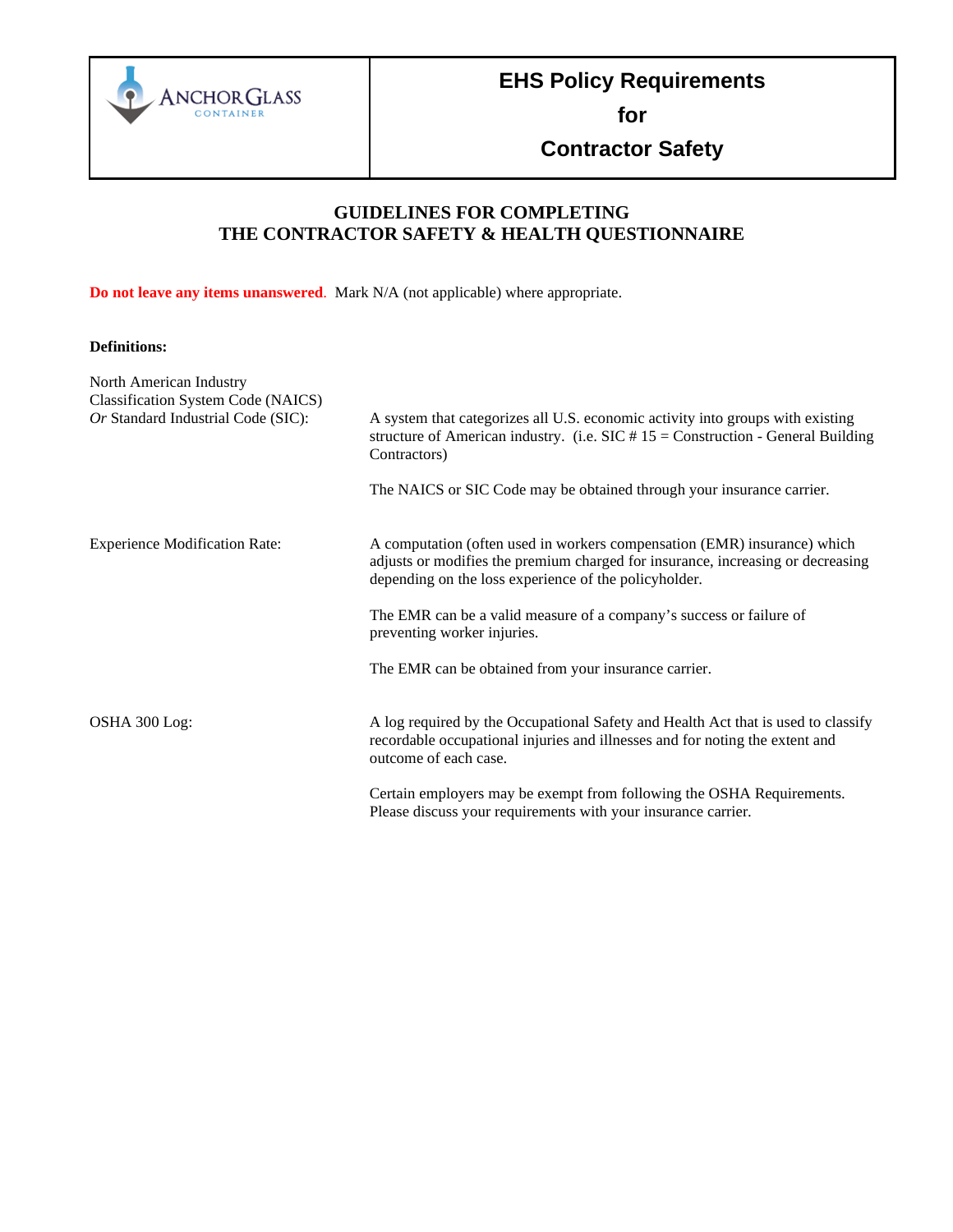

**for** 

**Contractor Safety**

**Attachment 2**

## **Contractor Pre-Job Hazard Analysis**

| Date: Location: Location: Location:                                                                                                                                                                                            |                                                                                                                                            |  |  |  |  |
|--------------------------------------------------------------------------------------------------------------------------------------------------------------------------------------------------------------------------------|--------------------------------------------------------------------------------------------------------------------------------------------|--|--|--|--|
|                                                                                                                                                                                                                                |                                                                                                                                            |  |  |  |  |
|                                                                                                                                                                                                                                |                                                                                                                                            |  |  |  |  |
|                                                                                                                                                                                                                                |                                                                                                                                            |  |  |  |  |
| ⊔<br>Personal Protective Equipment<br><b>Plant Entry</b><br>$\Box$<br><b>Location of MSDS</b><br>Vehicle rules<br>П<br>Line Breaking<br>П                                                                                      | ⊔<br>Lock, Tag and Try<br>Hot Work<br>Ladders/Mobile Platforms/Scaffolds<br>П<br>Forklifts<br>П<br><b>Contractor Employee Conduct</b><br>□ |  |  |  |  |
|                                                                                                                                                                                                                                |                                                                                                                                            |  |  |  |  |
| Work areas: North and the contract of the contract of the contract of the contract of the contract of the contract of the contract of the contract of the contract of the contract of the contract of the contract of the cont |                                                                                                                                            |  |  |  |  |
|                                                                                                                                                                                                                                |                                                                                                                                            |  |  |  |  |
| Utilities available: $\Box$ 110V $\Box$ Electric $\Box$ Water $\Box$ Air (60 psi) $\Box$ Other                                                                                                                                 |                                                                                                                                            |  |  |  |  |
| Other safety precautions pertinent to work:<br><u> </u>                                                                                                                                                                        |                                                                                                                                            |  |  |  |  |
|                                                                                                                                                                                                                                |                                                                                                                                            |  |  |  |  |
|                                                                                                                                                                                                                                |                                                                                                                                            |  |  |  |  |